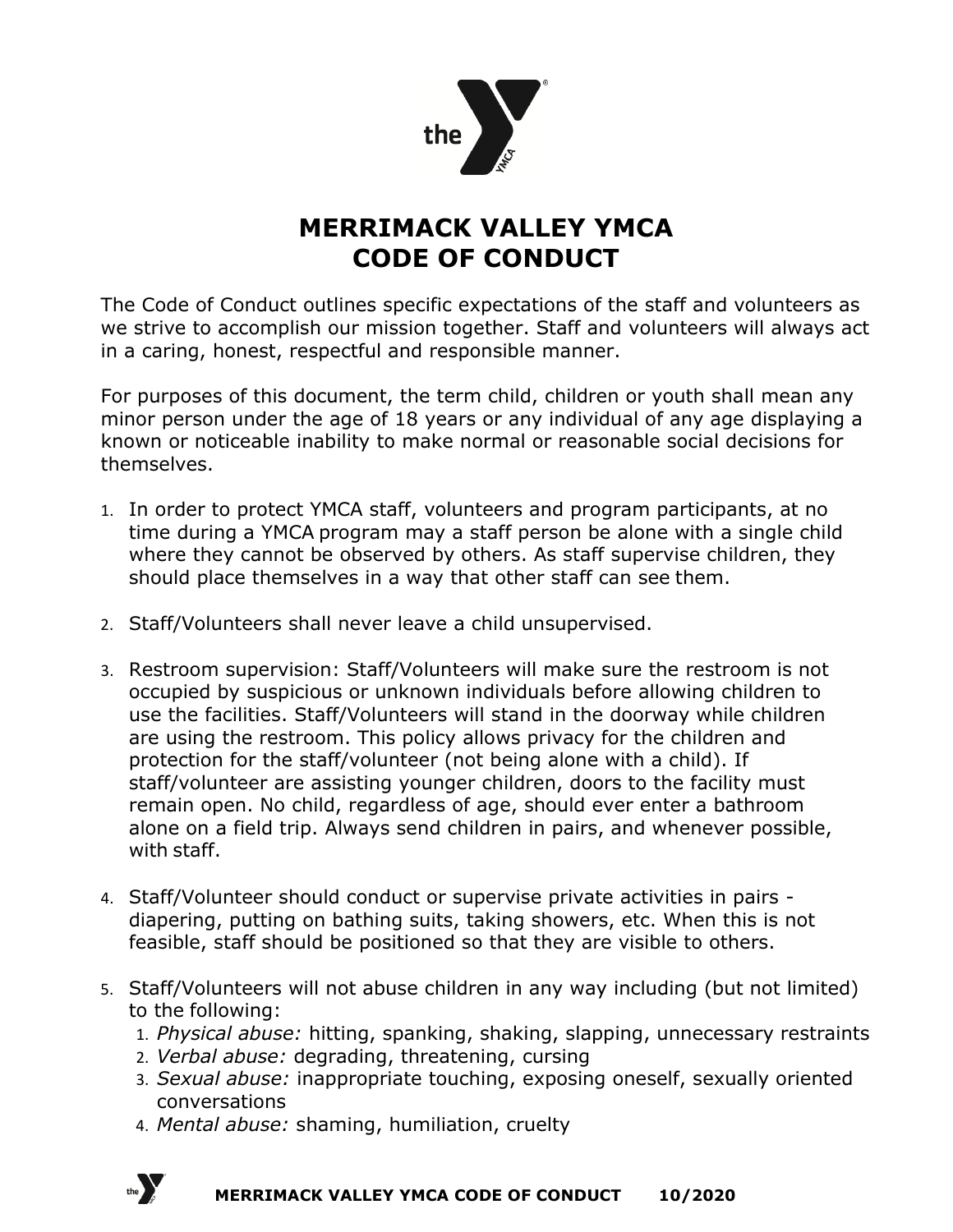- 5. *Neglect:* withholding food, water, shelter
- 6. Staff/Volunteers must use positive techniques of guidance, including redirection, positive reinforcement and encouragement rather than competition, comparison and criticism. Staff/Volunteers will have age appropriate expectations and set up guidelines and environments that minimize the need for discipline. Physical restraint is used only in predetermined situations (necessary to protect the child or other children from harm), is only administered in a prescribed manner and must be documented in writing.
- 7. Staff/Volunteers will make note of any observed fever, bumps, bruises, burns, etc. Questions or comments will be addressed to the parent or child in a non-threatening way. Any questionable marks or responses will be documented.
- 8. Staff/Volunteers shall treat all children with respect and consideration regardless of race, age, gender, gender-identity, socio-economic status, religion, culture and ability.
- 9. Staff/Volunteers will respect children's rights to not be touched in ways that make them feel uncomfortable, and their right to say no. Other than diapering, children are not to be touched on areas of their bodies that would be covered by a bathing suit.
- 10. Staff/Volunteers will adhere to uniform standards of displaying affection as outlined by our organization. They will refrain from intimate displays of affection towards others in the presence of children, parents and staff.
- 11. While the YMCA does not discriminate against an individual's lifestyle, it does require that in the performance of their job they will abide by the standards of conduct set forth by the YMCA and adhere to character values and role model aptitude in all public places.
- 12. Staff/Volunteers must appear clean, neat and appropriately attired.
- 13. Using, possessing, or being under the influence of alcohol, marijuana or illegal drugs during work hours is prohibited.
- 14. Smoking, vaping or use of any tobacco in the presence of children or parents during working hours is prohibited. Smoking is not allowed on any Y property.
- 15. Profanity, inappropriate jokes, sharing intimate details of one's personal life and any kind of harassment in the presence of children or parents is prohibited.

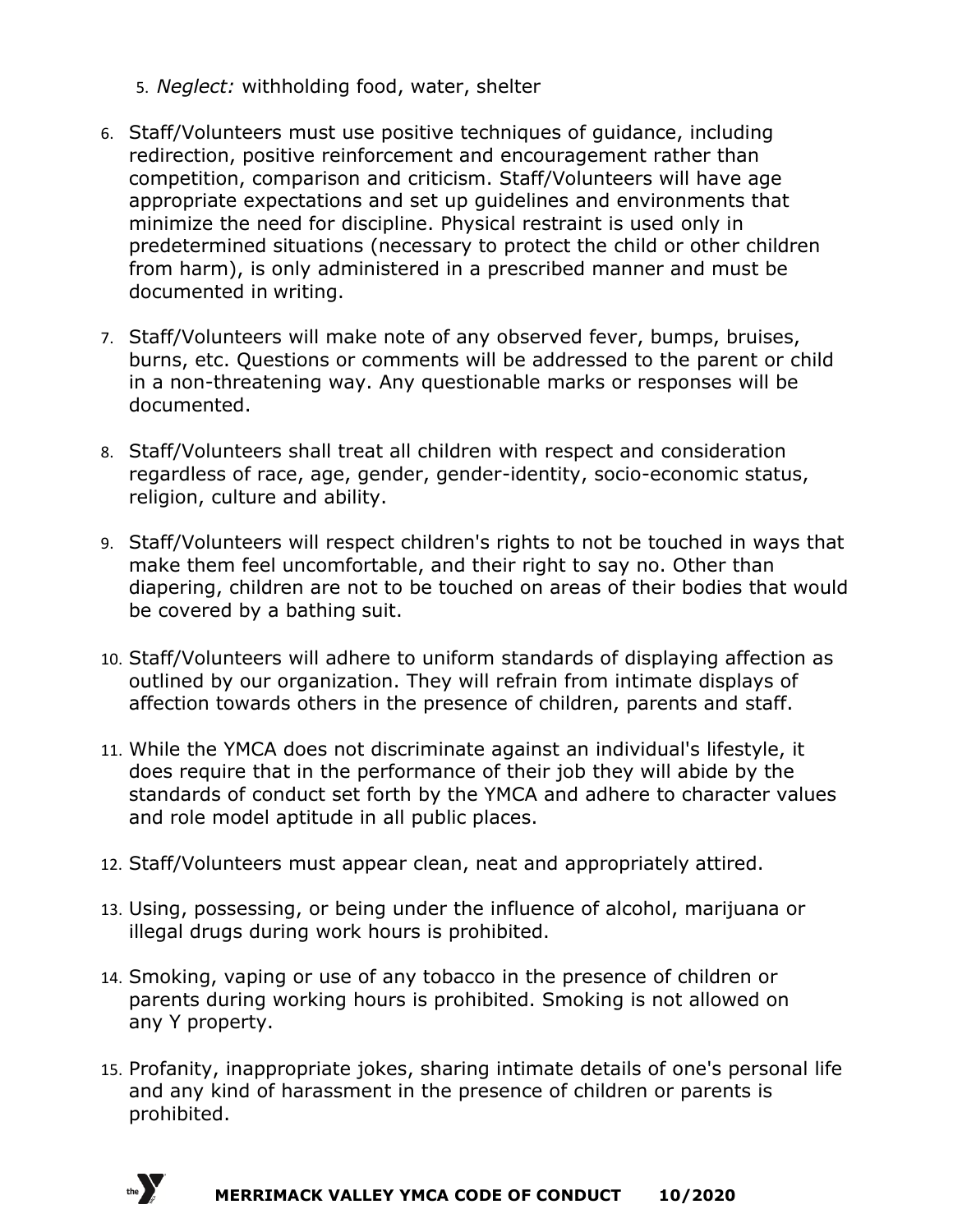- 16. Staff and volunteers must be free of physical and psychological conditions that might adversely affect children's physical or mental health. If in doubt, an expert should be consulted.
- 17. Staff and volunteers will portray a positive role model for youth by maintaining an attitude of respect, loyalty, patience, courtesy, tact and maturity.
- 18. Staff and volunteers may not be alone with children they meet in YMCA programs outside the YMCA. This includes babysitting, sleep overs and inviting children to your home. An exception to this rule would require the parent/guardian of the child to submit a waiver for approval from the CEO/COO of such event which will hold the YMCA harmless for any resulting civil damages.
- 19. Staff/Volunteers will not use cell phones within any program area or within classrooms except for in an emergency situation.
- 20. Staff/Volunteers are not to transport children in their own vehicles. Waivers must be used for any circumstance which may involve off duty group interactions.
- 21. Staff/Volunteers will not date or become romantically involved with youth in our programs.
- 22. Our organization will not tolerate the mistreatment or abuse of one youth by another youth. In addition, our organization will not tolerate any behavior that is classified under the definition of bullying, and to the extent that such actions are disruptive, we will take steps needed to eliminate such behavior. Bullying is aggressive behavior that is intentional, is repeated over time, and involves an imbalance of power or strength. Bullying can take on various forms, including:
	- a. *Physical bullying*  when one person engages in physical force against another person, such as by hitting, punching, pushing, kicking, pinching, or restraining another.
	- b. *Verbal bullying*  when someone uses their words to hurt another, such as by belittling or calling another hurtful names.
	- c. *Nonverbal or relational bullying*  when one person manipulates a relationship or desired relationship to harm another person. This includes social exclusion, friendship manipulation, or gossip. This type of bullying also includes intimidating another person by using gestures.



the  $\sum_{n=1}^{\infty}$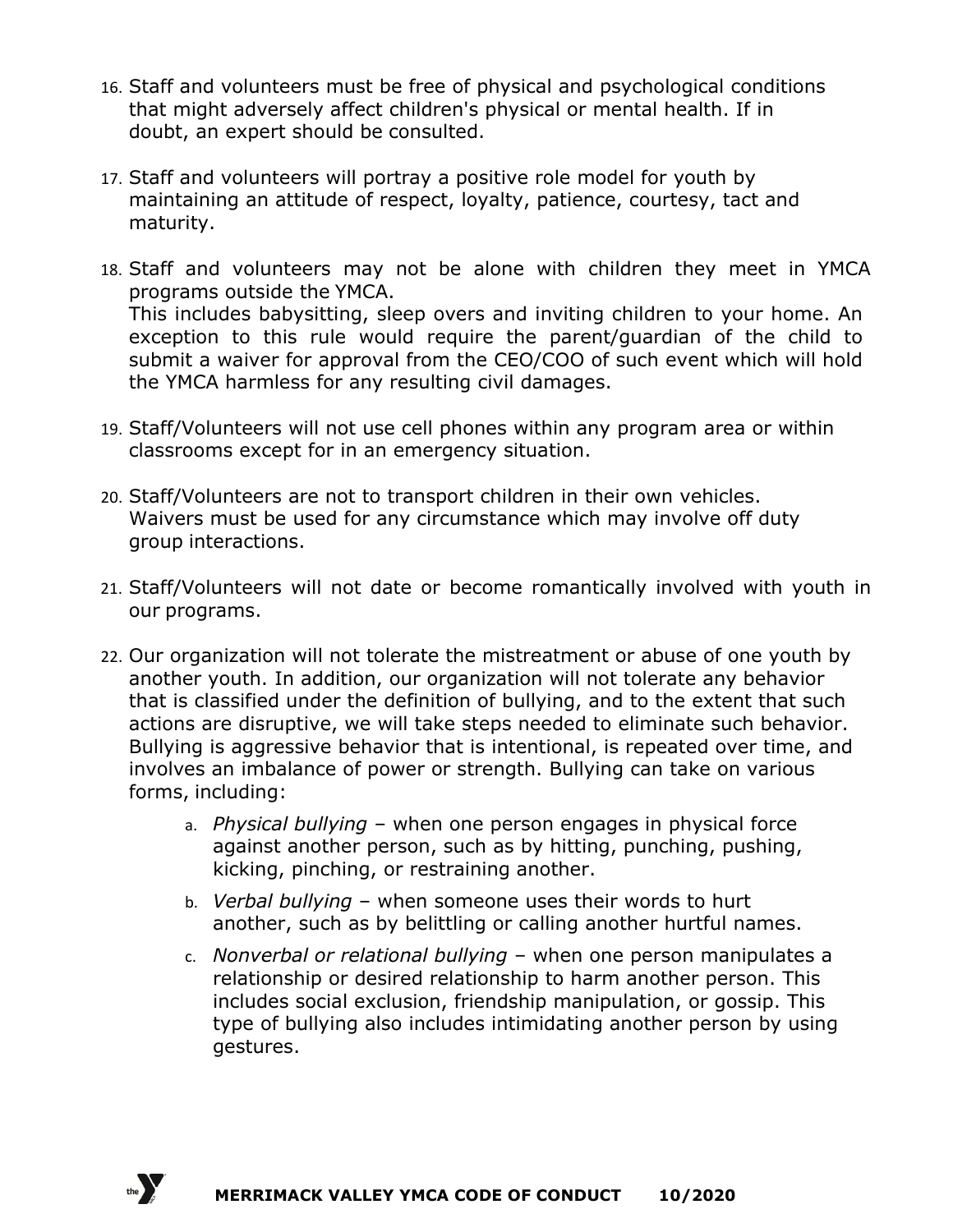- d. *Cyberbullying*  the intentional and overt act of aggression toward another person by way of any technological tool, such as email, instant messages, text messages, digital pictures or images, or website postings (including blogs). Cyberbullying can involve:
	- Sending mean, vulgar, or threatening messages or images.
	- Posting sensitive, private information about another person.
	- Pretending to be someone else in order to make that person look bad.
	- Intentionally excluding someone from an online group.
	- Hazing an activity expected of someone joining or participating in a group that humiliates, degrades, abuses, or endangers that person regardless of that person's willingness to participate.
	- Sexualized bullying when bullying involves behaviors that are sexual in nature. Examples of sexualized bullying behaviors include sexting, bullying that involves exposures of private body parts, and verbal bullying involving sexualized language or innuendos.

Anyone who sees an act of bullying, and who then encourages it, is engaging in bullying. This policy applies to all youths, staff and volunteers.

- 23. All staff and volunteers must follow state specific mandatory reporting requirements and should be trained to be aware of and understand their legal and ethical obligation to recognize and report suspicions of mistreatment and abuse. Staff and volunteers will:
	- a. Be familiar with the symptoms of child abuse and neglect, including physical, sexual, verbal, and emotional abuse.
	- b. Know and follow organization policies and procedures that protect youths against abuse.
	- c. Report suspected child abuse or neglect to the appropriate authorities as required by state mandated reporter laws.
	- d. Follow up to ensure that appropriate action has been taken.
- 24. Our organization cooperates fully with the authorities to investigate all cases of alleged abuse. Any staff or volunteer shall cooperate to the fullest extent possible in any external investigation by outside authorities or internal investigation conducted by the organization or persons given investigative authority by the organization. Failure to cooperate fully may be grounds for termination.
- 25. Staff and volunteers may not have engaged in or been accused or convicted of youth abuse, indecency with a youth, or injury to a youth.
- 26. Under no circumstances should staff or volunteers release children enrolled

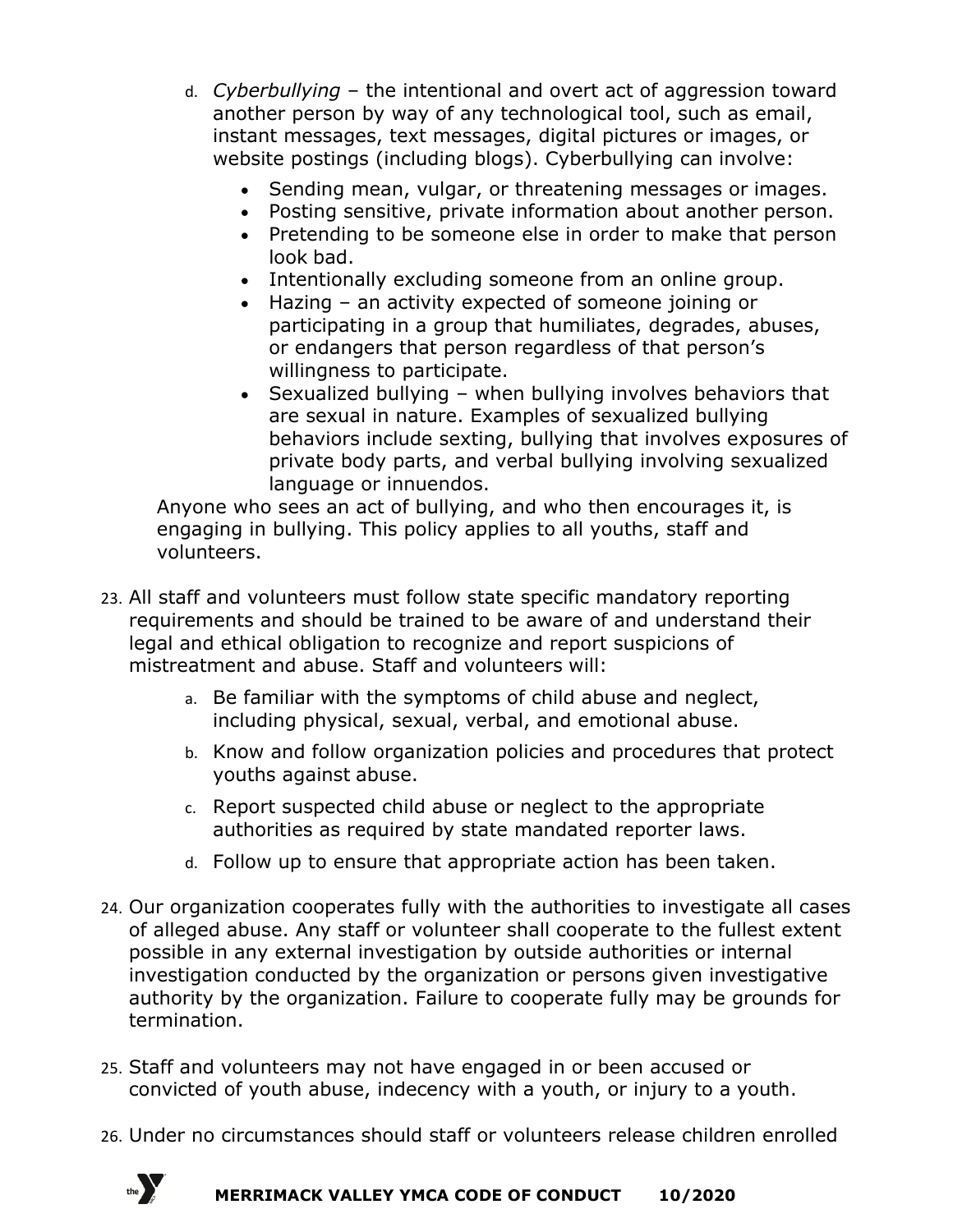in our licensed Child Care Programs to anyone other than the authorized parent, guardian or other adult authorized by the parent or guardian (written parent authorization on file with the YMCA).

27. Staff and volunteers will report concerns or complaints about other staff, volunteers, adults, or youths to our organization's supervisor or Praesidium's Anonymous Helpline at 855-347-0751.

Any witnessed offenses or known breeches to this code of conduct should be reported to a Branch Executive or one of the following members of the Leadership Team at 978-725-6681:

| <b>Frank Kenneally</b> | President and CEO                                                            | fkenneally@mvymca.org |
|------------------------|------------------------------------------------------------------------------|-----------------------|
| Claudia Soo Hoo        | <b>Chief Operating Officer</b>                                               | csoohoo@mvymca.org    |
| Jane Dinsmore          | Chief Human Resources Officer                                                | jdinsmore@mvymca.org  |
| Cathy Redard           | <b>Executive Director of Child Care Services</b>                             | credard@mvymca.org    |
| Anne Whalen            | <b>Executive Director of Camping Services</b><br>& Child Protection Guardian | awhalen@mvymca.org    |